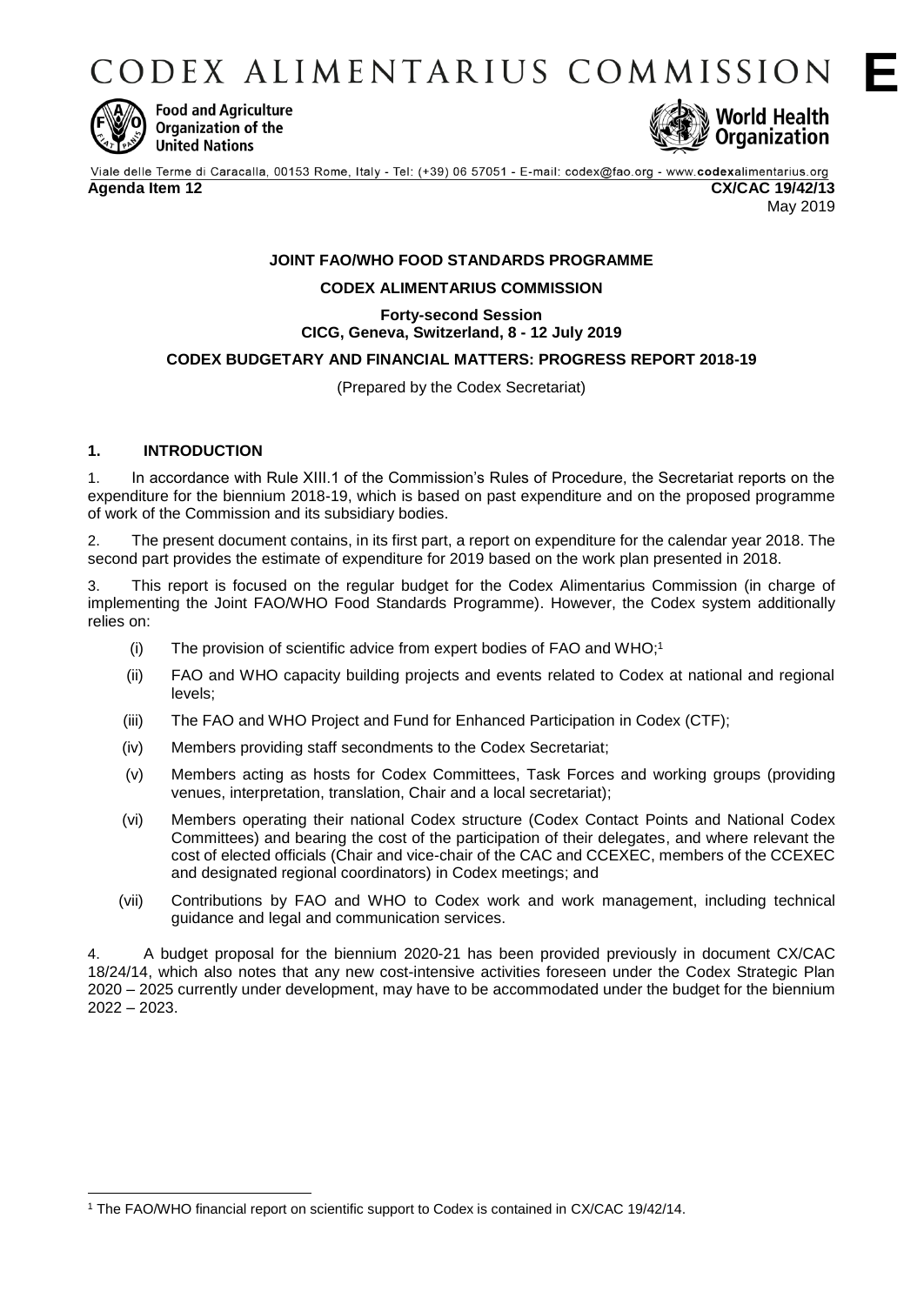### **2. REPORT ON EXPENDITURE in 2018**

#### *2.1 Programme expenditure 2018*

5. Overall 52 percent of the 2018-19 budget was spent in 2018. **Table 1** shows a detailed breakdown of the adjusted budget for the biennium 2018–19 and the Secretariat's regular programme expenditure in 2018 broken down by cost type.

| <b>Cost Type</b>                                       | <b>Budget 2018-19</b> | <b>Expenditure 2018</b> | <b>Estimate of</b><br><b>Expenditure 2019</b> |
|--------------------------------------------------------|-----------------------|-------------------------|-----------------------------------------------|
| (1) STAFF COSTS                                        | 4,280                 | 2,007<br>(47%)          | 2,273                                         |
| <b>CONTINGENCY</b><br>(2)                              | 180                   |                         | 180                                           |
| (3)<br>OTHER HUMAN<br>RESOURCES <sup>2</sup>           | 1,141                 | 953<br>(84%)            | 193                                           |
| <b>INTERNAL COMMON</b><br>(4)<br>SERVICES <sup>3</sup> | 1,700                 | 729<br>(43%)            | 971                                           |
| OTHER OPERATING<br>(5)<br>EXPENSES <sup>4</sup>        | 780                   | 504<br>(65%)            | 271                                           |
| <b>TRAVEL</b><br>(6)                                   | 750                   | 376<br>(50%)            | 374                                           |
| <b>TOTAL</b>                                           | 8,831                 | 4,569<br>(52%)          | 4,262                                         |

#### **Table 1: Regular programme budget and expenditure 2018 by cost type (USD '000)**

- 6. The discrepancy between the planned and actual expenditure for 2018 can be accounted for as follows:
	- An advance payment of USD 300,000 made towards the organization of the  $77<sup>th</sup>$  Session of Executive Committee (CCEXEC77) and of the  $42<sup>nd</sup>$  Session of Codex Alimentarius Commission (CAC42) to be held in 2019. This payment contributes towards the costs for interpretation, translation, printing services and contracts for consultants (accounted for under *Other human resources* and *Other operating expenses*) associated with these two meetings.
	- The implementation of additional Codex workshops and related activities at the regional level in 2018. With savings made under staff and other operating expenses in 2017<sup>5</sup>, the Secretariat programmed a series of regional workshops on Codex web tools which were not part of the initial work plan and budget for 2016-17. Following their success, in order to extend the geographical coverage, two additional workshops, one for CCASIA and one for CCEURO, were financed with the budget programmed for the biennium 2018-19. The costs for these workshops (i.e. contracts with external service providers) are accounted for under *Other human resources* and *Other operating expenses*.

1

<sup>2</sup> Including consultants, interns, contracts with external service providers and overtime of general service staff.

<sup>&</sup>lt;sup>3</sup> Including translations, interpretation, and printing serviced by FAO headquarters.

<sup>4</sup> Including data processing equipment, furniture, stationery, costs for rental of external premises, general overhead expenses, and operating costs.

<sup>5</sup> See CX/CAC 18/41/14